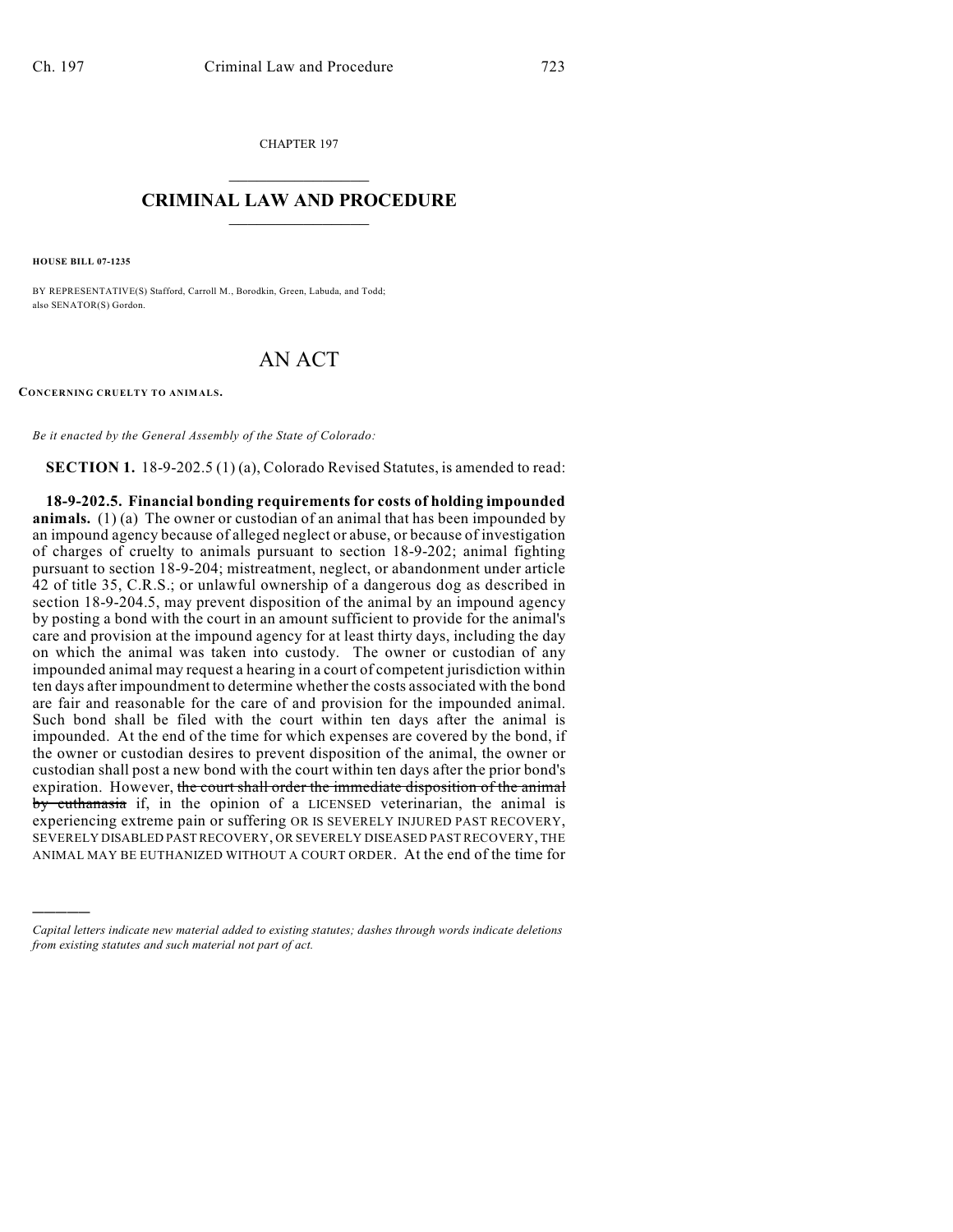which expenses are covered by the bond, the impound agency may determine disposition of the animal unless there is a court order prohibiting such disposition. The owner or custodian shall be liable for the cost of the care of, provision for, or disposal of the animal.

**SECTION 2.** 18-9-204.5 (2) (d), (3) (e) (I), (3) (e) (III) (C), and (3) (g), Colorado Revised Statutes, are amended, and the said 18-9-204.5 (3) (e) (III) is further amended BY THE ADDITION OF A NEW SUB-SUBPARAGRAPH, to read:

**18-9-204.5. Unlawful ownership of dangerous dog.** (2) As used in this section, unless the context otherwise requires:

(d) "Domestic animal" means any dog, cat, ANY ANIMAL KEPT AS A HOUSEHOLD PET, or livestock.

 $(3)$  (e) (I) Any owner who violates paragraph (a) of this subsection (3) whose dog injures or destroys CAUSES THE DEATH OF any domestic animal commits a class 3 misdemeanor.

(III) (B.5) AN OWNER WHO VIOLATES PARAGRAPH (a) OF THIS SUBSECTION (3) AND WHOSE DOG DAMAGES OR DESTROYS THE PROPERTY OF ANOTHER PERSON COMMITS A CLASS 1 PETTY OFFENSE.

(C) Any owner whose dog DAMAGES OR destroys property shall make restitution to the owner of such property in an amount equal to the greater of the fair market value or the replacement cost of such property before its destruction plus any actual costs incurred in replacing such property.

(g) (I) In addition to the penalties set forth in paragraphs (b) to (e) of this subsection (3), upon an owner's entry of a guilty plea or the return of a verdict of guilty by a judge or jury or a deferred judgment or deferred prosecution for a violation that results in serious bodily injury to a person or death to a person or domestic animal or for a second or subsequent violation of paragraph (b) or (e) of this subsection (3) resulting in a conviction or a deferred judgment or a deferred prosecution involving the same dog of the same owner, the court shall order that the dangerous dog be immediately confiscated and placed in a public animal shelter and shall order that, upon exhaustion of any right an owner has to appeal a conviction based on a violation of this subsection (3), the owner's dangerous dog be destroyed by lethal injection EUTHANASIA administered by a licensed veterinarian.

(II) In addition to any penalty set forth in paragraphs (b) to (e) of this subsection (3), for a second or subsequent violation of paragraph (b) or (e) of this subsection (3) resulting in a conviction or a deferred judgment or a deferred prosecution involving the same dog of a different owner, the court may order that the dangerous dog be immediately confiscated and placed in a public animal shelter and that, upon exhaustion of any right an owner has to appeal a conviction based on a violation of this subsection  $(3)$ , the owner's dangerous dog be destroyed by lethal injection EUTHANASIA administered by a licensed veterinarian.

**SECTION 3.** 18-9-208 (3), Colorado Revised Statutes, is amended to read: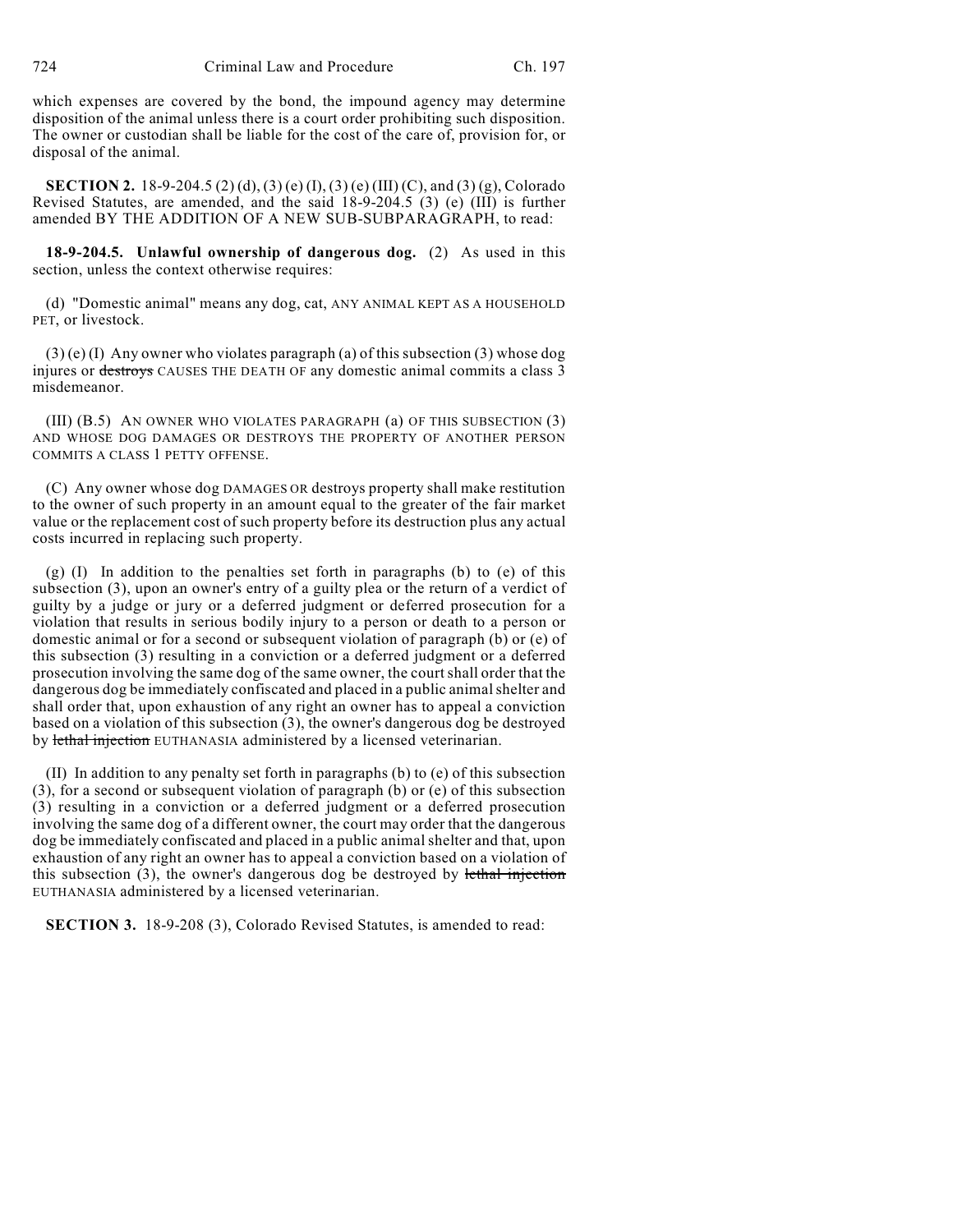**18-9-208. Forfeiture of animals.** (3) An order of forfeiture entered pursuant to this section shall provide for the immediate disposition of the forfeited animal by any means described in section  $18-9-201$  (2.5) other than return to the owner. The court shall order the immediate disposition of the forfeited animal by euthanasia If, in the opinion of a LICENSED veterinarian, such THE animal is experiencing extreme pain or suffering, OR IS SEVERELY INJURED PAST RECOVERY, SEVERELY DISABLED PAST RECOVERY, OR SEVERELY DISEASED PAST RECOVERY, THE ANIMAL MAY BE EUTHANIZED WITHOUT A COURT ORDER.

**SECTION 4.** The introductory portion to 18-9-201, Colorado Revised Statutes, is amended, and the said 18-9-201 is further amended BY THE ADDITION OF THE FOLLOWING NEW SUBSECTIONS, to read:

**18-9-201. Definitions.** As used in **sections 18-9-202 and 18-9-202.5** SECTIONS 18-9-201.5, 18-9-202, 18-9-202.5, AND 18-9-204.5, unless the context otherwise requires:

(2.9) "LIVESTOCK" MEANS BOVINE, CAMELIDS, CARPINE, EQUINE, OVINE, PORCINE, AND POULTRY.

(5) "SEXUAL ACT WITH AN ANIMAL" MEANS AN ACT BETWEEN A PERSON AND AN ANIMAL INVOLVING DIRECT PHYSICAL CONTACT BETWEEN THE GENITALS OF ONE AND THE MOUTH, ANUS, OR GENITALS OF THE OTHER. A SEXUAL ACT WITH AN ANIMAL MAY BE PROVEN WITHOUT ALLEGATION OR PROOF OF PENETRATION. NOTHING IN THIS SUBSECTION (5) SHALL BE CONSTRUED TO PROHIBIT ACCEPTED ANIMAL HUSBANDRY PRACTICES.

**SECTION 5.** 18-9-202 (1) (a), (1.5), and (1.8), Colorado Revised Statutes, are amended to read:

**18-9-202. Cruelty to animals - aggravated cruelty to animals - neglect of animals - offenses.** (1) (a) A person commits cruelty to animals if he or she knowingly, recklessly, or with criminal negligence overdrives, overloads, overworks, torments, deprives of necessary sustenance, unnecessarily or cruelly beats, allows to be housed in a manner that results in chronic or repeated serious physical harm, carries or confines in or upon any vehicles in a cruel or reckless manner, ENGAGES IN A SEXUAL ACT WITH AN ANIMAL, or otherwise mistreats or neglects any animal, or causes or procures it to be done, or, having the charge or custody of any animal, fails to provide it with proper food, drink, or protection from the weather consistent with the species, breed, and type of animal involved, or abandons an animal.

(1.5) (a) A person commits cruelty to animals if he or she recklessly or with criminal negligence tortures, needlessly mutilates, or needlessly kills an animal.

(b) A person commits aggravated cruelty to animals if he or she knowingly tortures, needlessly mutilates, or needlessly kills an animal.

(1.8) A peace officer having authority to act under this section may take possession of and impound an animal that the peace officer has probable cause to believe is a victim of a violation of subsection  $(1)$  or  $(1.5)$  of this section or is a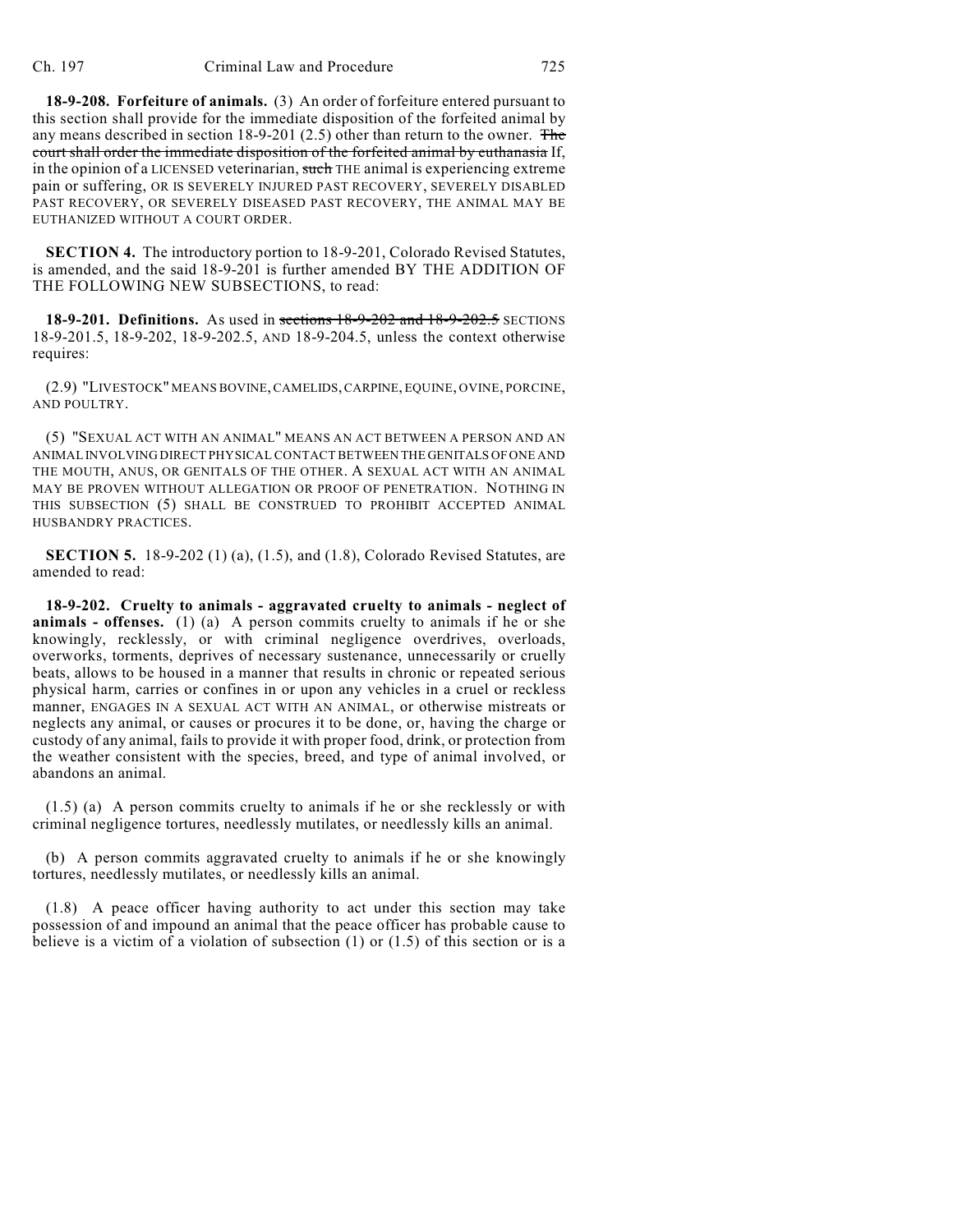victim of a violation of section 18-9-204 and as a result of the violation is endangered if it remains with the owner or custodian. IF, IN THE OPINION OF A LICENSED VETERINARIAN, AN ANIMAL IMPOUNDED PURSUANT TO THIS SUBSECTION (1.8) IS EXPERIENCING EXTREME PAIN OR SUFFERING, OR IS SEVERELY INJURED PAST RECOVERY, SEVERELY DISABLED PAST RECOVERY, OR SEVERELY DISEASED PAST RECOVERY, THE ANIMAL MAY BE EUTHANIZED WITHOUT A COURT ORDER.

**SECTION 6.** 35-42-110, Colorado Revised Statutes, is amended to read:

**35-42-110. Injured animals may be euthanized.** Any agent of the bureau or peace officer, as described in section 16-2.5-101, C.R.S., may lawfully destroy EUTHANIZE or cause to be destroyed EUTHANIZED, AS DEFINED IN SECTION 18-9-201 (2.7), C.R.S., any animal in his or her charge when, in the judgment of such agent OR PEACE OFFICER, and IN THE OPINION OF A LICENSED VETERINARIAN, THE ANIMAL IS EXPERIENCING EXTREME PAIN OR SUFFERING OR IS SEVERELY INJURED PAST RECOVERY, SEVERELY DISABLED PAST RECOVERY, OR SEVERELY DISEASED PAST RECOVERY. IN THE EVENT A LICENSED VETERINARIAN IS NOT AVAILABLE, THE ANIMAL MAY BE EUTHANIZED IF, by the written certificate of two persons, one of whom may be selected by the owner if the owner so requests, called to view the animal in the presence of the agent, such THE animal appears to be SEVERELY injured PAST RECOVERY, SEVERELY disabled PAST RECOVERY, SEVERELY diseased past recovery, or unfit for any useful purpose.

**SECTION 7.** 18-6-800.3 (1), Colorado Revised Statutes, is amended to read:

**18-6-800.3. Definitions.** As used in this part 8, unless the context otherwise requires:

(1) "Domestic violence" means an act or threatened act of violence upon a person with whom the actor is or has been involved in an intimate relationship. "Domestic violence" also includes any other crime against a person, or against property, INCLUDING AN ANIMAL, or any municipal ordinance violation against a person, or against property, INCLUDING AN ANIMAL, when used as a method of coercion, control, punishment, intimidation, or revenge directed against a person with whom the actor is or has been involved in an intimate relationship.

**SECTION 8.** 18-6-803.5 (1) (a) and (1.5) (a.5) (I), Colorado Revised Statutes, are amended to read:

**18-6-803.5. Crime of violation of a protection order - penalty - peace officers' duties.** (1) A person commits the crime of violation of a protection order if, after the person has been personally served with a protection order that identifies the person as a restrained person or otherwise has acquired from the court actual knowledge of the contents of a protection order that identifies the person as a restrained person, such person:

(a) Contacts, harasses, injures, intimidates, molests, threatens, or touches the protected person OR PROTECTED PROPERTY, INCLUDING AN ANIMAL, identified in the protection order or enters or remains on premises or comes within a specified distance of the protected person, PROTECTED PROPERTY, INCLUDING AN ANIMAL, or premises or violates any other provision of the protection order to protect the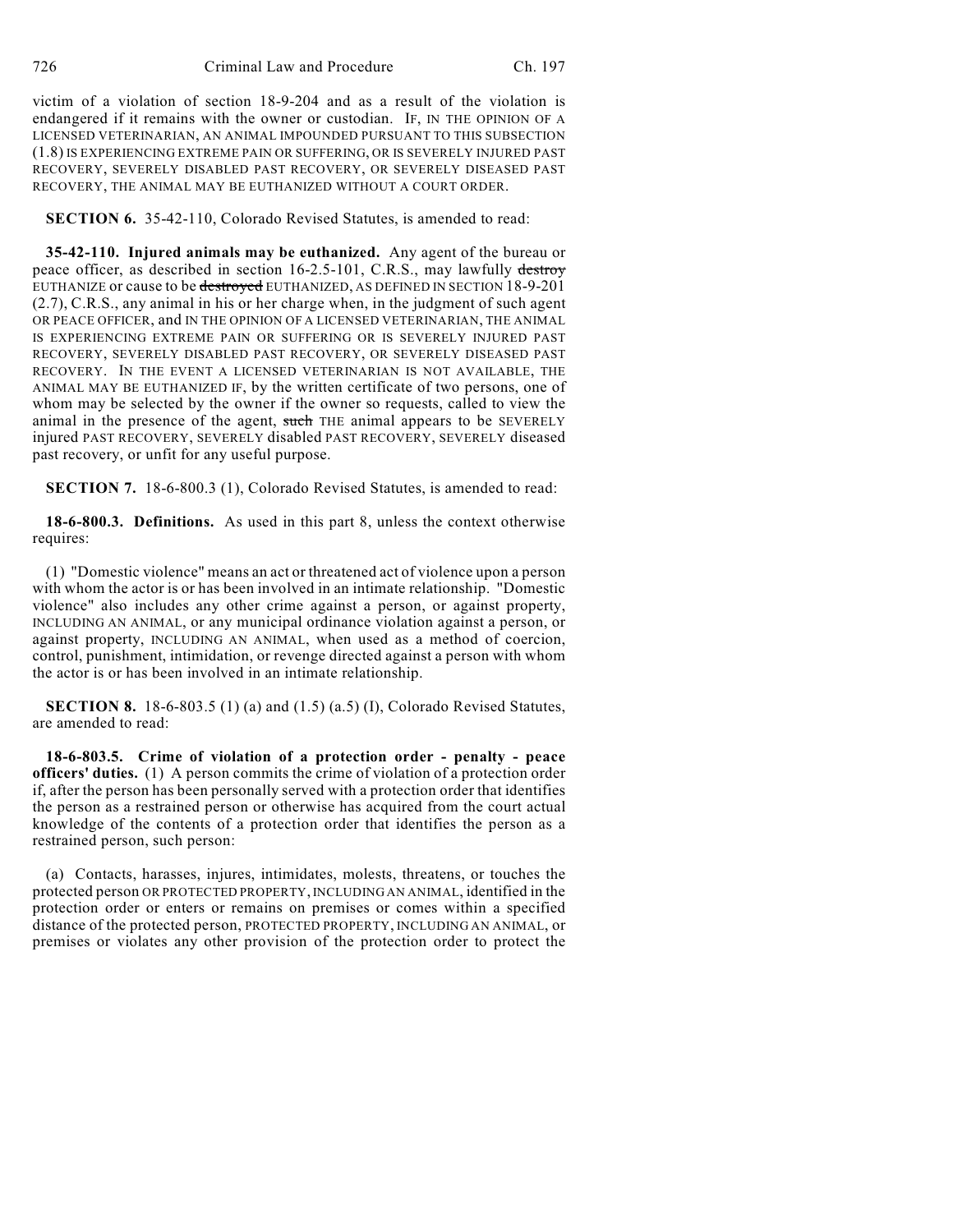protected person from imminent danger to life or health, and such conduct is prohibited by the protection order; or

(1.5) As used in this section:

(a.5) (I) "Protection order" means any order that prohibits the restrained person from contacting, harassing, injuring, intimidating, molesting, threatening, or touching any protected person OR PROTECTED ANIMAL, or from entering or remaining on premises, or from coming within a specified distance of a protected person OR PROTECTED ANIMAL or premises or any other provision to protect the protected person OR PROTECTED ANIMAL from imminent danger to life or health, that is issued by a court of this state or a municipal court, and that is issued pursuant to:

**SECTION 9.** 16-11-102.3 (1) (i), Colorado Revised Statutes, is amended, and the said 16-11-102.3 (1) is further amended BY THE ADDITION OF A NEW PARAGRAPH, to read:

**16-11-102.3. Genetic testing of convicted offenders - repeal.** (1) As used in this section, unless the context otherwise requires, "convicted offender" means a person who is not required to submit to a chemical testing of the person's biological substance sample to determine the genetic markers thereof pursuant to any other provision and who is convicted of, or pleads guilty to any of the following offenses:

(i) Aggravated robbery, in violation of section  $18-4-302$  (4), C.R.S.; or

(i.5) AGGRAVATED CRUELTY TO ANIMALS, IN VIOLATION OF SECTION 18-9-202 (1.5) (b), C.R.S.; OR

**SECTION 10.** 16-11-104 (1) (a) (II) (I) and (1) (a) (II) (J), Colorado Revised Statutes, are amended, and the said 16-11-104 (1) (a) (II) is further amended BY THE ADDITION OF A NEW SUB-SUBPARAGRAPH, to read:

**16-11-104. Genetic testing - repeal.** (1) (a) (II) An offender shall submit to and pay for collection and a chemical testing of a biological substance sample from the offender to determine the genetic markers thereof if the offender is sentenced directly to incarceration in a county jail or to a community corrections facility pursuant to article 27 of title 17, C.R.S., for the conviction of or entry of a guilty or nolo contendere plea to any of the following offenses occurring on or after July 1, 2000:

(I) Second degree burglary, in violation of section 18-4-203, C.R.S.; and

(J) Third degree burglary, in violation of section 18-4-204, C.R.S.; AND

(K) AGGRAVATED CRUELTY TO ANIMALS, IN VIOLATION OF SECTION 18-9-202  $(1.5)$  (b), C.R.S.

**SECTION 11. Effective date - applicability.** This act shall take effect July 1, 2007, and shall apply to offenses committed on or after said date.